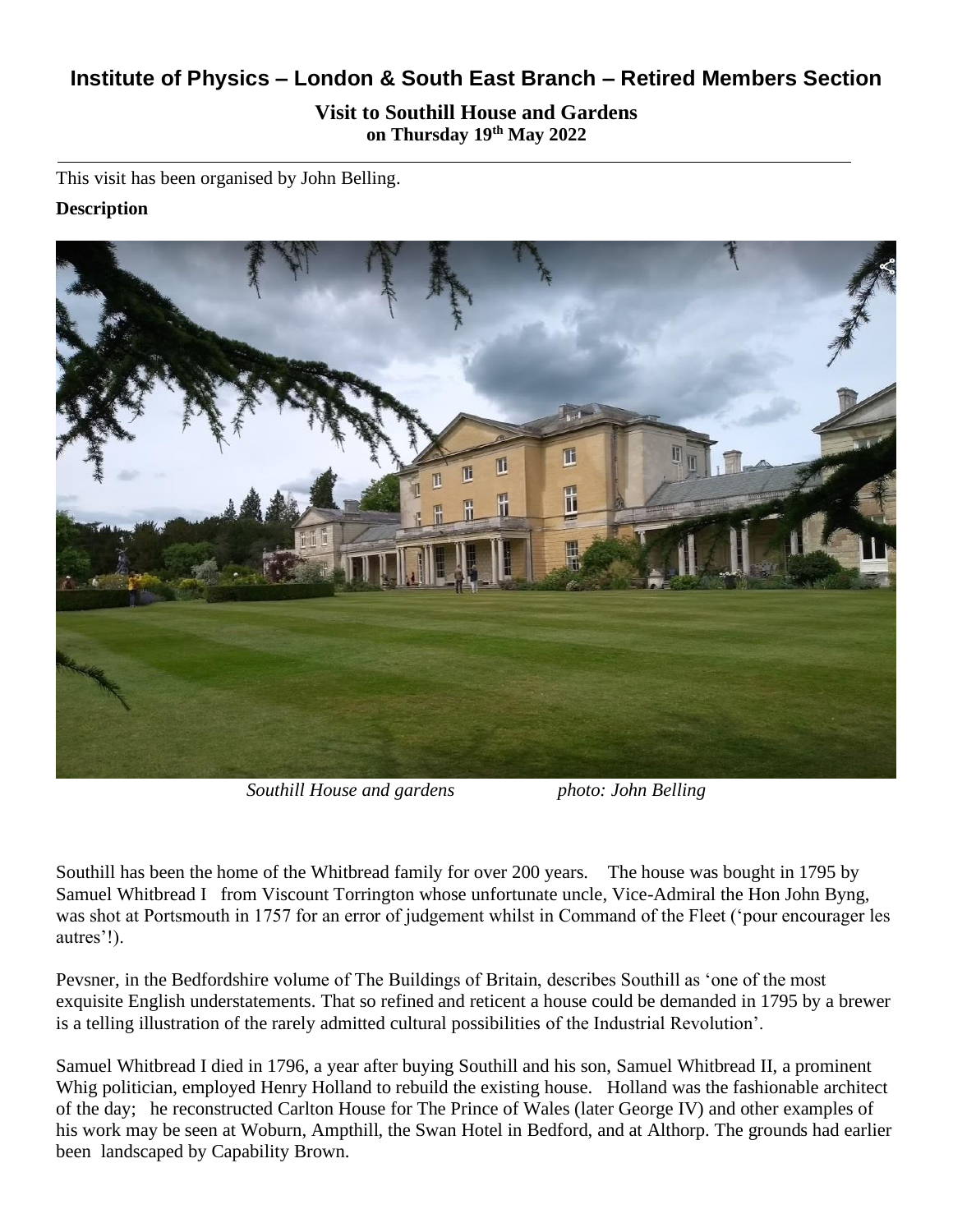Today, Southill stands very much as it did in 1806, the year of Holland's death. Much of the decoration is as Holland left it and most of the furniture was designed by him for the rooms in which it stands.

Charles Whitbread, the present incumbent, and James Collett-White, the archivist, will take us round the rooms in the house to show us the art and furniture. Southill is not generally open to the public but Mr. and Mrs. Whitbread have most kindly invited us to make this private visit.

**Where and when to meet**: At the Black Horse pub for lunch, (see entry below) at 12:30.

**Getting there:** see area map, below.

**Lunch:** We will lunch at The Black Horse, Ireland, Shefford, Beds, SG17 5QL.



The Black Horse is a family owned Inn with character and style set in a small hamlet in Bedfordshire. It was built in the 17th century, and although it has been updated and given a contemporary style, it still holds its charm and character. The website,<https://blackhorseireland.com/> , gives more details, and menus.

#### **Timetable:**

| Time  | <b>Details</b>                                                               |
|-------|------------------------------------------------------------------------------|
| 12:30 | Lunch at the Black Horse at Ireland                                          |
| 14:10 | <b>Transfer to Southill House</b>                                            |
| 14:30 | Start of tour of Southill House                                              |
| 16:15 | Tea/Biscuits                                                                 |
| 16:45 | End of tour, but there will be an opportunity to further explore the grounds |

# **Size of party:** max 25

**Cost:** £15.00 including refreshments. Lunch at cost, see menu below.

# **Contacts:**

John Belling on 07986 379935 [john.a.belling.secrems@gmail.com](mailto:john.a.belling.secrems@gmail.com) Hugh Deighton on 07712 563360 [hugh@deighton.info](mailto:hugh@deighton.info)

Late arrivals: phone John Belling as above.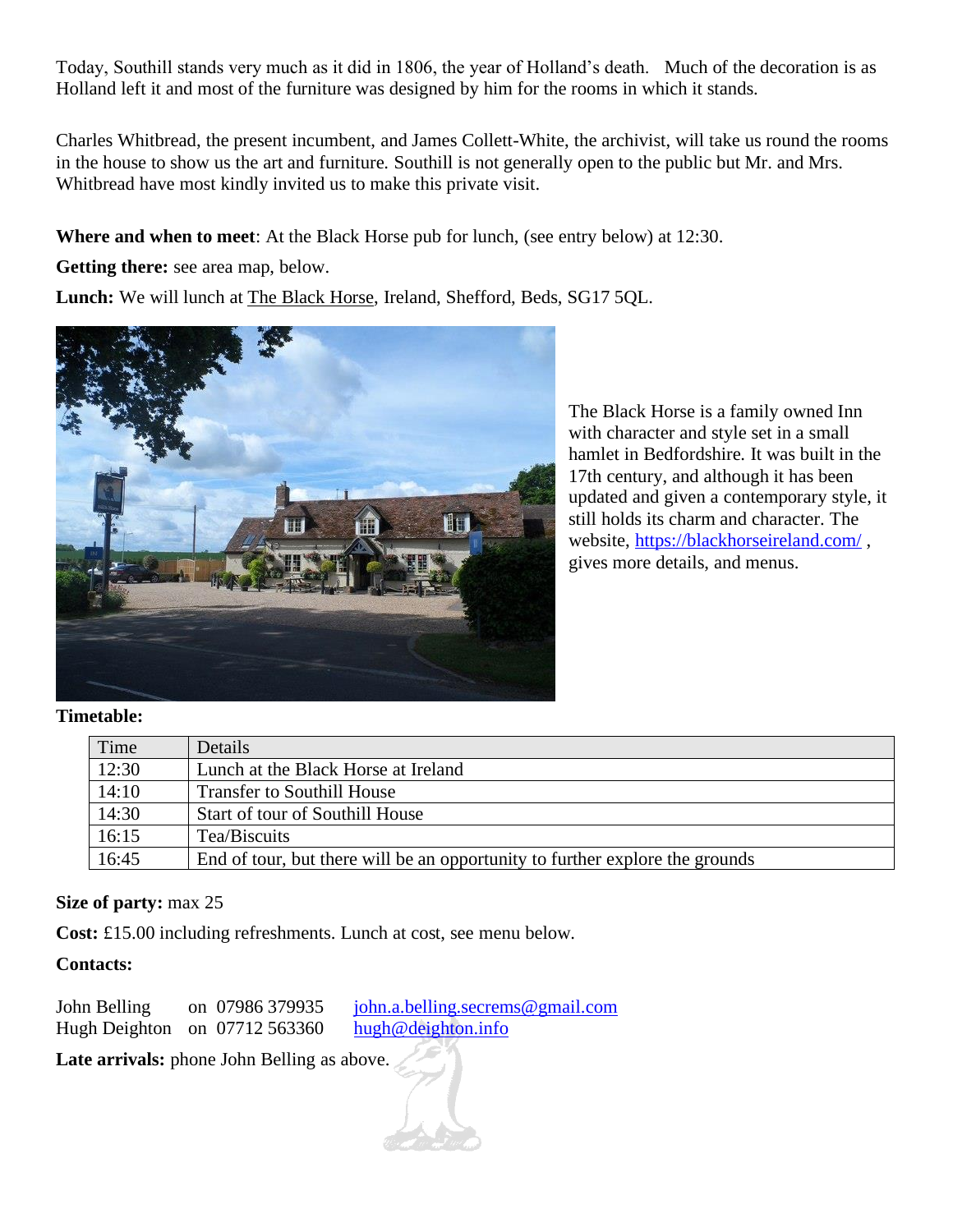# Directions to the Southill Estate from A1 (from London or North)

Leave A1 at Biggleswade North roundabout taking road towards Shefford/Old Warden. Sainsbury's supermarket is on this roundabout.

Continue along this road until you reach a small roundabout and take the left hand turn towards Shefford.

Continue until you come to a staggered crossroads which says Broom to your left and Southill to your right. Turn right and continue through the village of Southill until you reach the White Horse public house on your left.

If you are not having lunch at the Black Horse, then immediately past the White Horse pub at the second turning on the right is the entrance to Southill Park through iron gates with stone pillars and a thatched cottage on the right. (Don't confuse the Black Horse with the White Horse!)

If you are having lunch at the Black Horse, then continue on with the White Horse on your left. When you reach a T junction, turn right (signed Ireland). A little further on, there is another T junction – turn right, and you will immediately see the Black Horse.

House Visits - Proceed through the Park gate, go over two speed bumps and when you reach the fork in the road under the cedar tree go to the left across the front of the House to the far end and park.